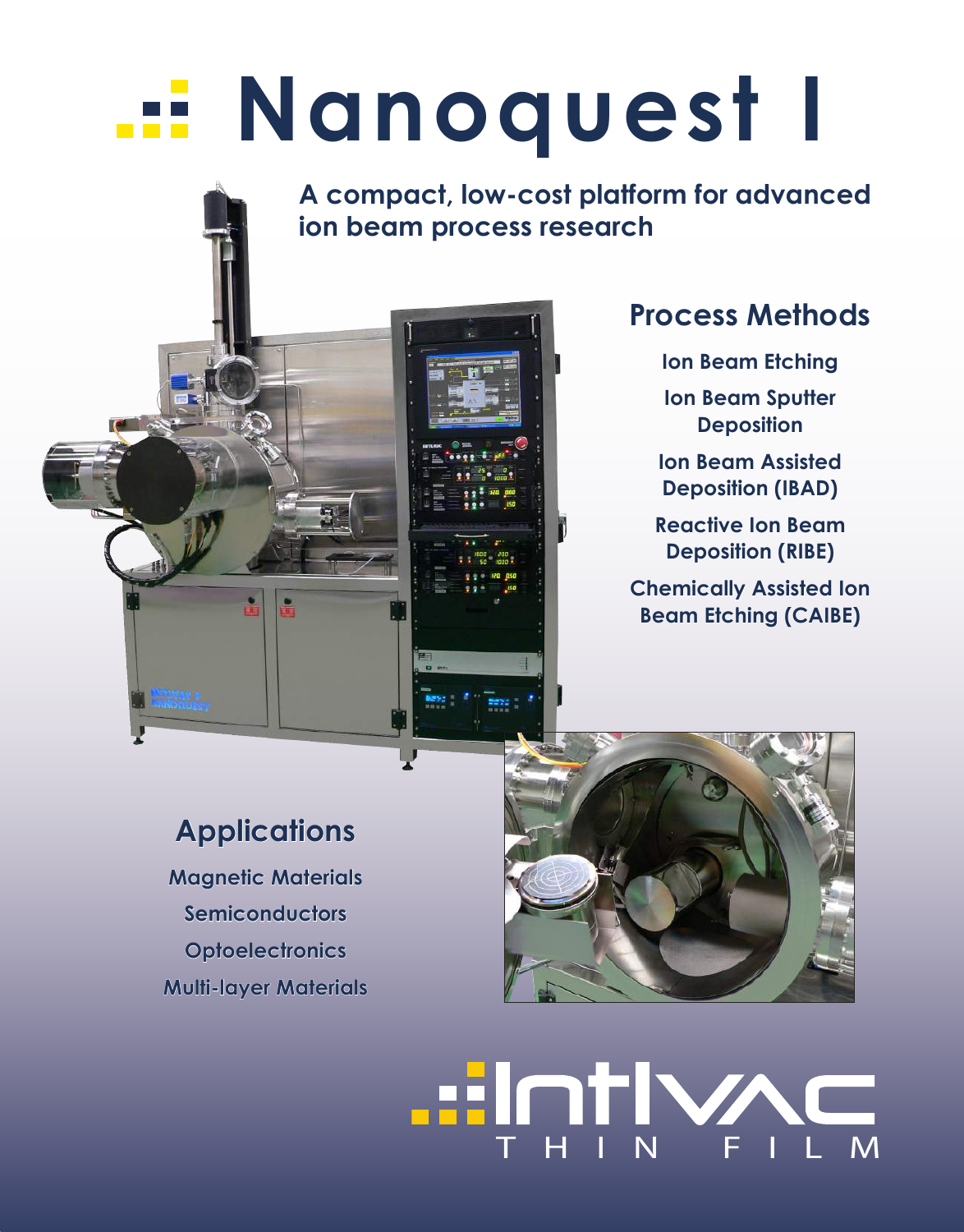## **NANOQUEST I**



#### **ION BEAM ETCHING SYSTEM**

The INTLVAC THIN FILM Nanoquest I Ion Beam Etch & Deposition system is the most versatile R&D ion beam development platform available. Ion beam processing is the most controllable thin film etching and deposition technique due to the independent control of ion energy, ion current density, and incidence angle. The Nanoquest I is capable of performing processes ranging from simple inert etching to a complex multi-layer deposition.

#### **SYSTEM DESIGN**

The vacuum chamber is constructed using only stainless steel and UHV compatible fabricating techniques with an electro-polished outer surface for a clean and attractive appearance. Continuous stainless steel cooling channels are welded in a web-like pattern on the outside of the chamber to provide an efficient heat sink. The vacuum chamber has a differentially pumped hinged front door for easy

access and multiple view-ports for complete process observation, including one view-port for the optional load lock. The Nanoquest I-LL system can achieve 1×10-6 Torr in less than 30 minutes and 5×10-8 Torr in 24 hours using a combination of dry vacuum pumps. The Nanoquest I-LL can

be configured with either a Cryopump or a Maglev Turbo pump.

#### **LOAD LOCK**

The Nanoquest I-LL system uses a magnetically coupled rotary linear drive to safely transport a wafer, which has been mounted to a carrier platen, into the etch chamber. The load lock enables the user to achieve faster etch turn around times, greater run-to-run repeatability, and reduces generation of particulates. Water vapour is practically eliminated in the UHV design, along with process drift.



**www.intlvac.com**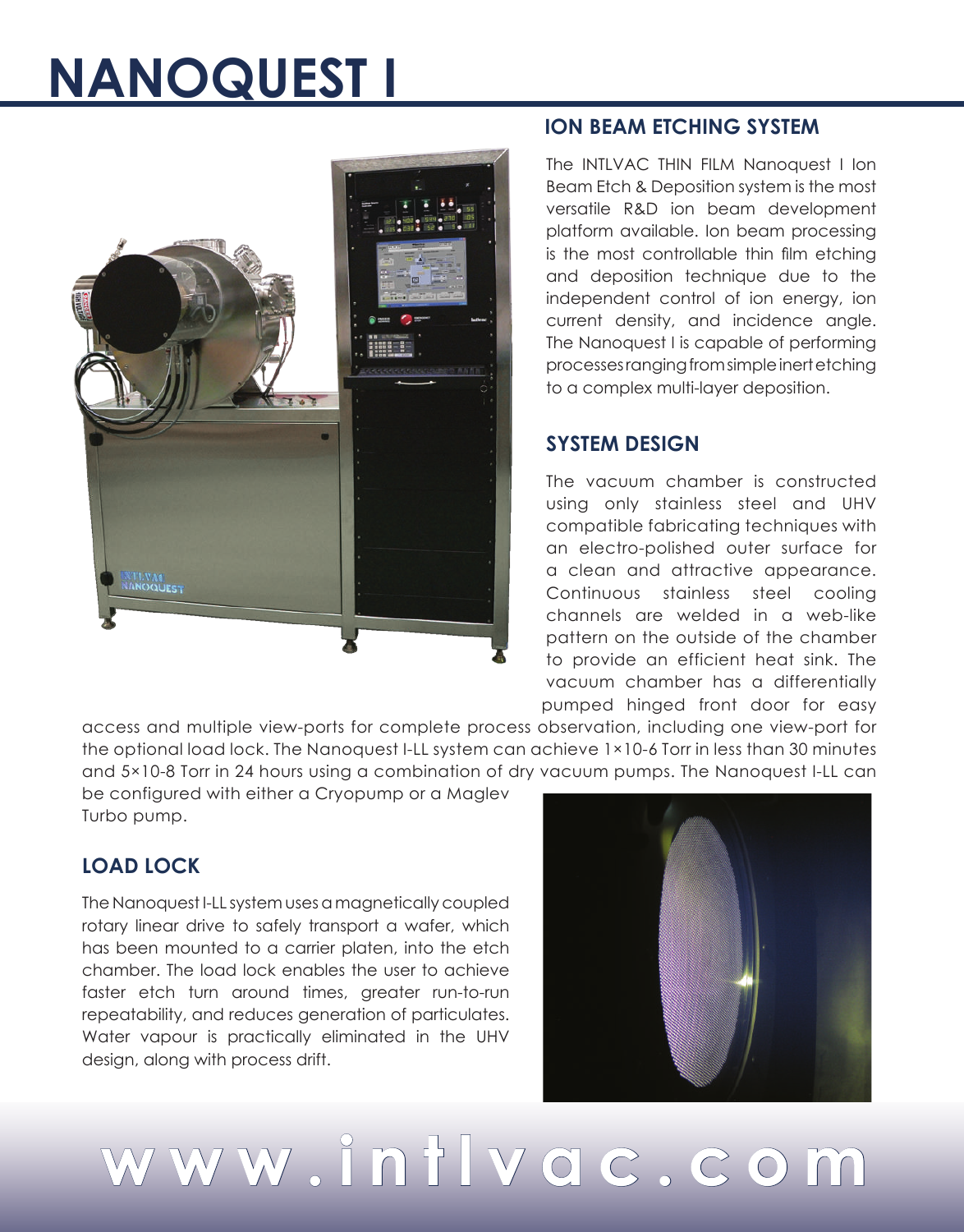## *ION BEAM SYSTEM*

#### **SYSTEM CONTROL AND MONITORING**

The LabVIEW based automated computer control system features total system management in an easy to use Windowsbased package. The LabVIEW Controller allows for automatic sequencing of electropneumatic actuators to pump the chamber down from atmosphere to high vacuum pressure. Venting of the system to atmosphere is achieved automatically with INTLVAC's AutoVac Controller.

#### **SUBSTRATE STAGE**

The system utilizes substrate rotation and substrate offset to achieve superior etch/ deposition uniformity. Adjustable angle of incidence further optimizes your process.

**PLATEN:** Stainless Steel Construction

**ROTATION:** 0-45 rpm with variable incident angle, offset, stepper motor driven angle change 0° to 270° tilt, no rotating o-ring seals in vacuum.





**COOLING:** Direct water-cooled platen.

**ASSEMBLY:** Mounted on front door of chamber. Stage swings to allow complete access.

**SUBSTRATE:** Can accommodate up to 6" diameter wafer.

**SHUTTER:** Pneumatically operated sliding stage shutter with optional beam current probe.

**INCIDENT ANGLE:** Computer control of incident angle, while under vacuum better then ±0.1°

# **www.intlvac.com**